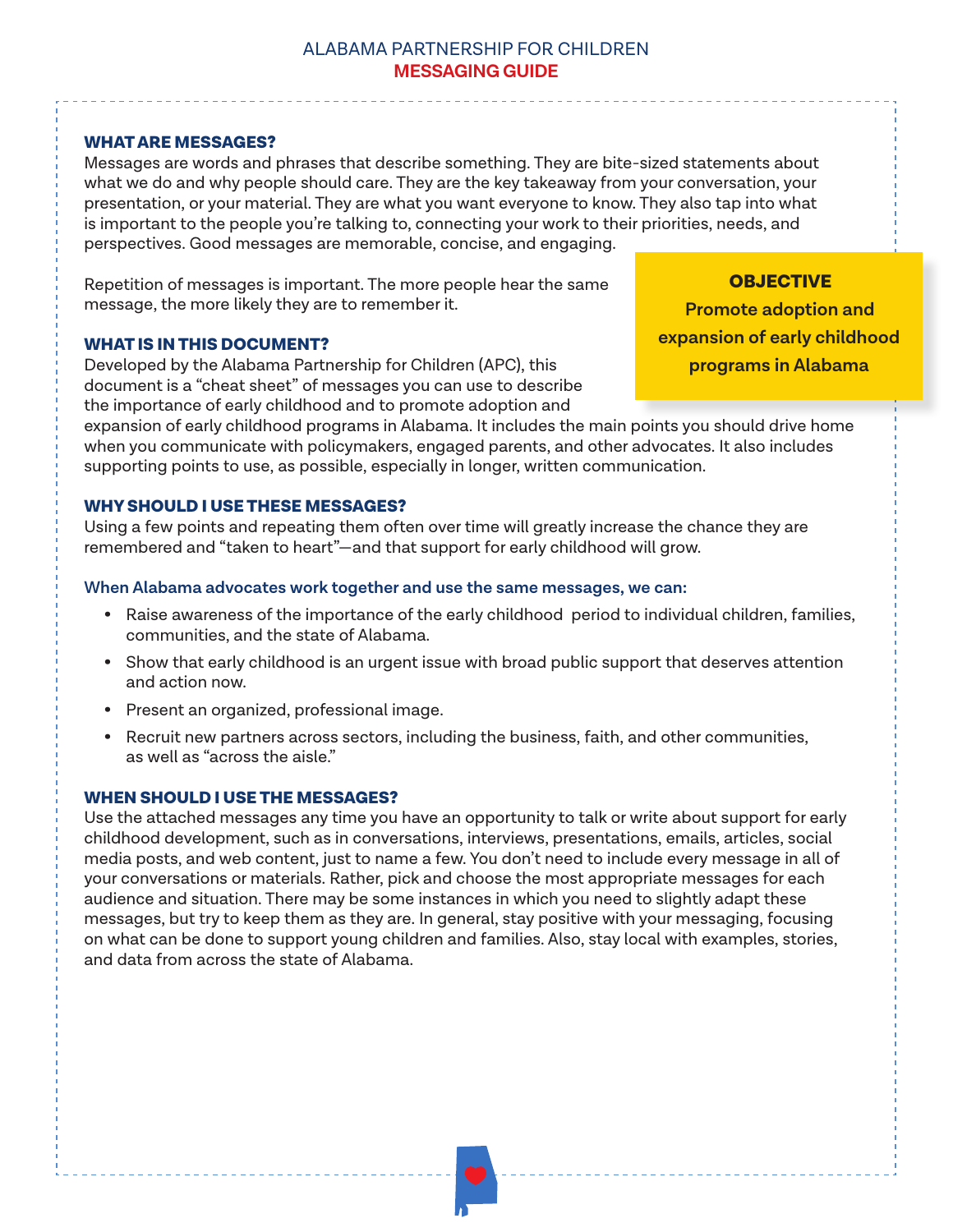## WHAT ELSE CAN I USE?

You also can rely on resources already prepared for you on the APC website, www.smartstartalabama.org/programs/blueprint.

**Blueprint Information Package.** This collection of materials can be printed and distributed in person, or online via PDF. The package includes five inserts:

- Blueprint Overview
- Strong Families Need Strong Foundations [Families & Communities]
- Children Are Healthy and Thriving [Health]
- Success in Schools Starts Early [Early Education]
- Questions for Candidates

**Action Agenda.** This document outlines specific steps that early childhood advocates can take to make a difference.

**Social Media Calendar.** Use the images and sample posts on your organization's and/or personal account, or just share the posts of advocacy organizations to which you belong. Use **#ALearlychildhoodmatters** to join the conversation on making early childhood issues a priority in our state elections.

# GUIDING PRINCIPLES

- Meet those you want to influence "where they are" (their priorities, needs, and perspectives).
- Create communication that appeals to them.
- Say more with less.
- Make the "ask"-what do you want them to do?
- "Repeat, repeat, repeat" to ensure a clear, consistent, and concise message is heard.

**VOICES for Alabama's Children "VOICES CAN" network** to receive legislative updates and alerts. https://alavoices.org/mission-and-vision/join-us/join

# Tips for Talking to Candidates from the VOICES for Alabama's Children Voters' Guide

- **• Introduce yourself and let them know if you are a voter in their district.**
- **• Establish a relationship.**
- **• Be knowledgeable and to the point about your issues.**
- **• Tell a personal story if you can.**
- **• Thank them for their time.**

Be an advocate for children's causes that are important to you, using the most powerful tool only you have—your personal stories. Advocacy not only means endorsing a cause or idea, but recommending, promoting, defending, or arguing for an issue. Remember you are one of many people vying for the attention of the candidate or your legislator.

https://alavoices.org/publications-2018-voters-guide/

# FOR YOUR EYES ONLY

Since this message document is a "cheat sheet" for you, please do not share it directly with policymakers or candidates. Keep it as an internal document and use it whenever a communication opportunity presents itself. We hope you'll find this tool an easy and effective way to communicate about the importance of early childhood in Alabama. Good luck!

If you have any questions or need additional support, please email us at info@smartstartalabama.org, or call (866) 711-4025.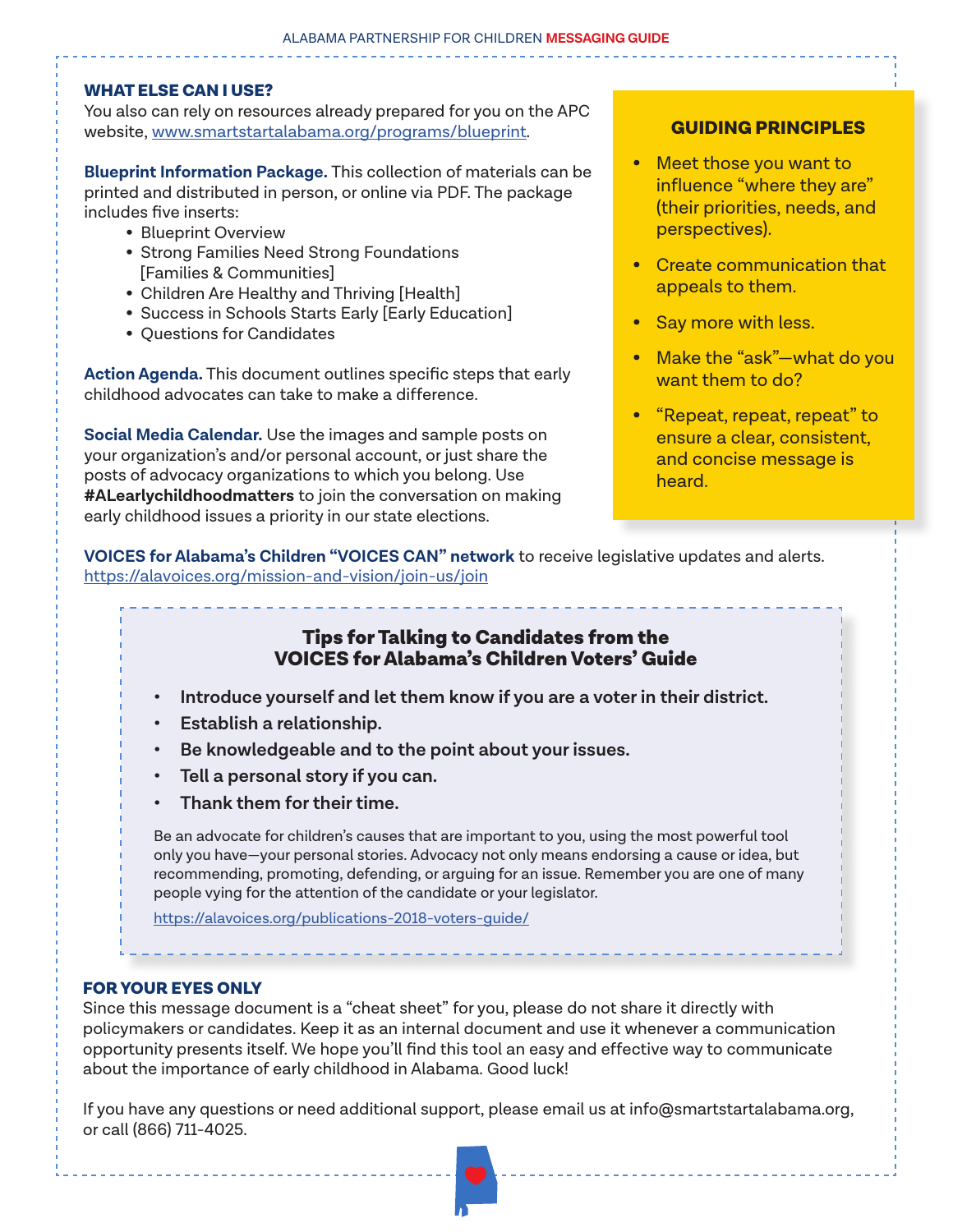# EARLY CHILDHOOD MESSAGES

## **1. What happens in early childhood matters, not only to individuals, but to all of Alabama.**

#### *Supporting Points*

- **For Our Children:** By age 5, the architecture of the human brain is 90% developed, and early experiences have literally shaped how the brain is built. Like a home, a strong foundation built in the early years means a higher probability of positive outcomes for our children. A weak foundation increases the odds of difficulties later in life. Adverse experiences—poverty, abuse, neglect—interfere with children's healthy development and impact their entire lives.
- **For All of Us:** From low education and poor health outcomes to high crime and addiction, the biggest challenges we face in our state connect back to early childhood. The early childhood period dramatically affects education, health, quality of life, and the economy in our state.

## **2. Early childhood is an opportunity for Alabama.**

#### *Supporting Points*

- If we invest wisely in children and families, the next generation will pay us back through a lifetime of productivity and responsible citizenship.
- Supporting early childhood means supporting strong families, school readiness, and prosperity for Alabama.
- **3. Alabama early childhood advocates have come together to develop a plan—a blueprint for strong families, school readiness, and prosperity in our state.**

### *Supporting Points*

- 30 organizations have come together as the Alabama Young Child Wellness Council to adopt a common approach to supporting early childhood with three pillars: families and communities, health, and early education.
- We are working together with policymakers, businesses, and service providers to support select programs that can make the biggest difference for Alabama.

## **4. Alabama voters want their government to support early childhood.**

#### *Supporting Points*

- A 2018 bipartisan poll of more than 600 register voters in Alabama shows strong and growing support for pre-K across all major demographic and party lines, including men, people in rural areas, older Alabamians, and conservative Republicans. Strong support is there even if it means more taxes and spending.
- Voters support more than just pre-K. More Alabamians than ever see supporting early childhood as a top priority.

## **5. Alabama has great early childhood programs that are working, but access to them is an urgent problem.**

#### *Supporting Points*

- The programs supported by the Alabama Young Child Wellness Council are working. For example, Alabama's First Class Pre-K program has ranked #1 in the nation for quality for 12 consecutive years. Children who go through it have much better language skills, do better in school, and are better at following instructions, keeping to a structured schedule, and respecting authority figures.
- Access to early childhood programs is an urgent problem. Some examples:
	- **• Home visiting:** Only 2% of eligible parents in Alabama who want the support of a home visiting program can get it. We must expand grant opportunities for communities to participate.
	- **• Pre-K:** Only 28% of our 4-year-olds have access to the First Class Pre-K program. We must fully fund the program.
	- **• Child care licensing:** 50% of centers are unlicensed, leaving our children vulnerable at the earliest ages. We must eliminate exemptions.